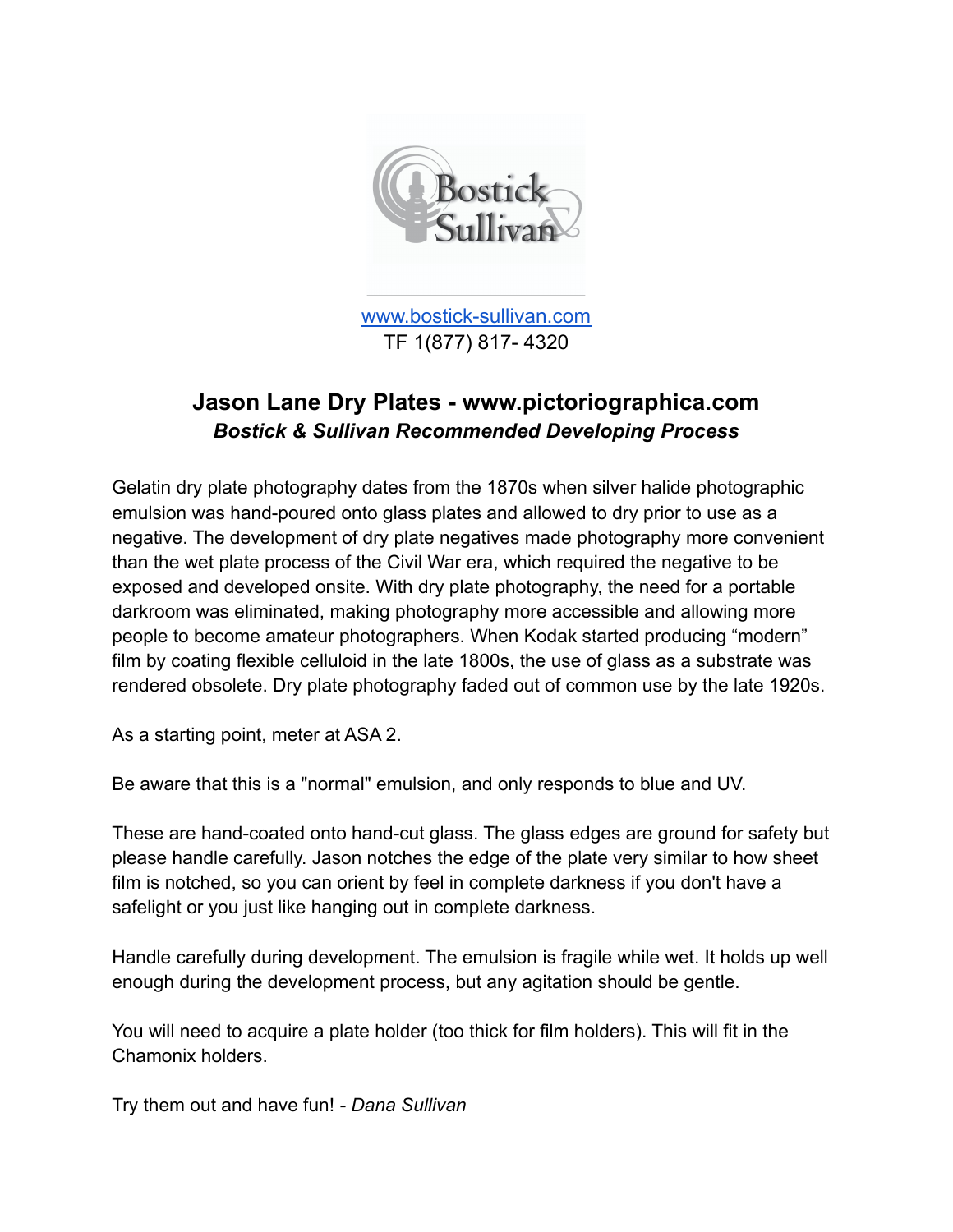Visit the manufacturer's website here for more info on the plates: <https://www.pictoriographica.com/technicals-and-tips.html>

# **To make a dry plate**

#### **You will need:**

Large format camera Dry plates corresponding to the camera size Plate holder according to the camera size 3-4 appropriate size trays Access to running water A room with no windows and a safelight (headlamps that have the red light work great!)

#### **Exposing:**

To begin, open your dry plates under safelight only. Please be sure to read all the instructions on the box. With gloves, carefully take a plate out and load the plate emulsion side up into your plate holder under orange or red safelight. As it says on the box, the uncoated glass side will not be hazy. The hazy side should be towards the slide opening and the uncoated side should be facing the back of the plate holder.

A good ballpark exposing time to make dense negative for printing alternative processes is 2 secs at f/8 in bright sun, depending on where you are. If you have a meter, set the ASA to 2. Dry plates expose like wet plate but develop like film.

Once you've decided on your exposure (feel free to call us if you have a different lighting situation and would like advice) set your camera to the appropriate settings. Cover the lens. Load the loaded plate holder into the back of the camera. Remove the front slide. Take your picture. Put the slider back in, making sure it slides all the way in and take the plate holder out. You are now ready to develop. You can store your exposed plate in your plate holder or an appropriate dark box until you are ready to develop. When you are ready to develop or move the plate into a dark box, do so under safe light.